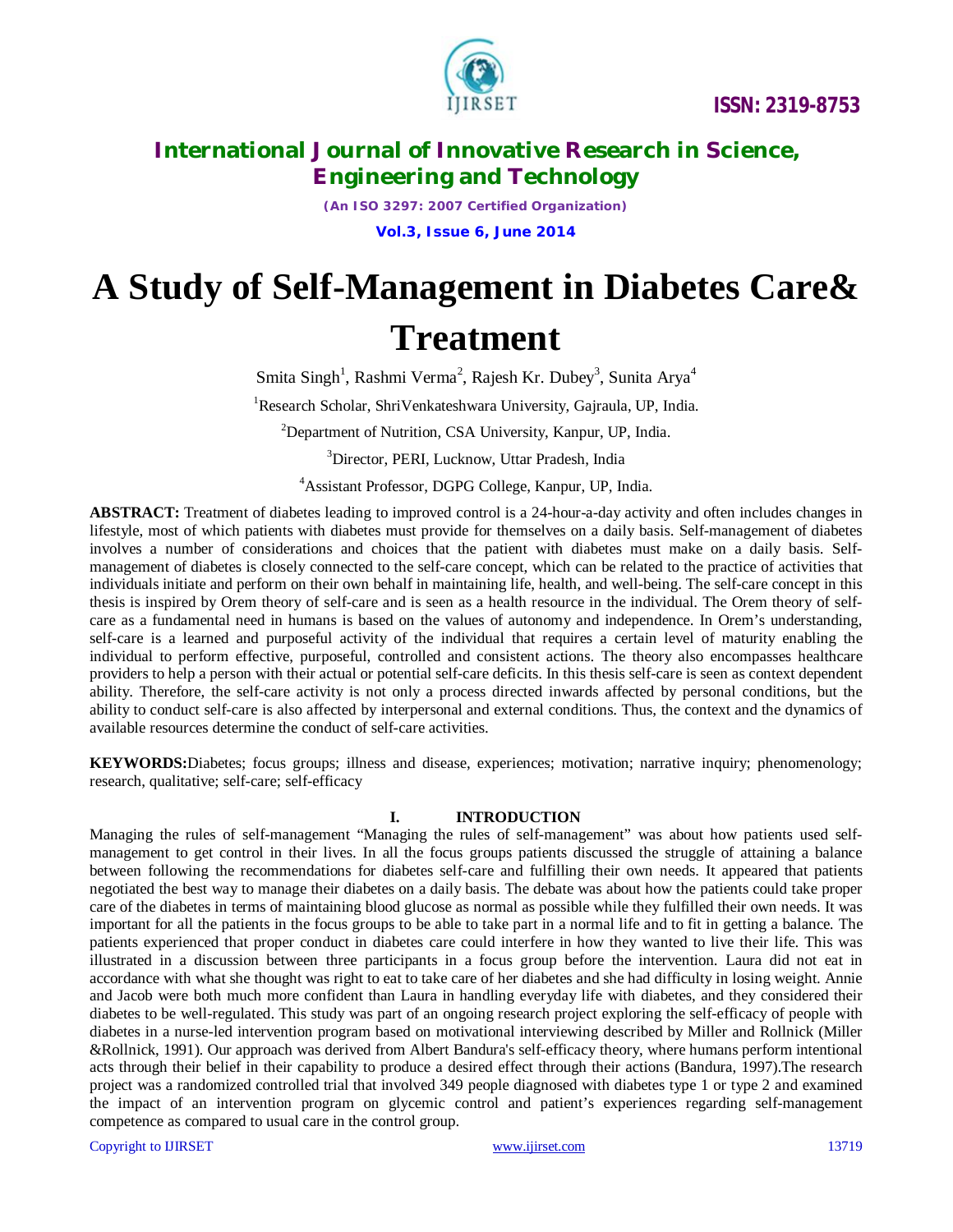

*(An ISO 3297: 2007 Certified Organization)*

## **Vol.3, Issue 6, June 2014**

All participants included in the trial received a four-day diabetes education program focusing on a range of themes such as diabetes treatment, prevention of diabetes-related complications, self-monitoring of blood glucose, diet, physical activity, alcohol use and issues regarding insurance and following this three-monthly visits to their physician. Just after the diabetes education program patients were randomized to either a control group or to the intervention group receiving five individual sessions in one year. Health care providers, educated in motivational interviewing, conducted the sessions. The goal of the intervention was to help patients to recognize and address problem areas in the self-management of diabetes. Motivational interviewing is a patient-centered directive clinical style for enhancing intrinsic motivation to change by exploring and resolving ambivalence (Miller &Rollnick,2009). We believe this counseling style facilitates patients' self-efficacy and participation in their own treatment. All patients in the intervention group were offered counseling in changes of diet, physical activity, smoking habit, and alcohol use. The health care provider referred the patient to tailored counseling sessions on the patient's request.

#### **II. LITERATURE REVIEW**

In the current study the patient's concerns about how to conduct self-management were part of the creation of the identity as a person with diabetes. The recognition of the immutability of action clarifies how considerations of moral norms guide a person to what he or she believes to be proper conduct (Ricoeur,1992). The norms of diabetes control were applied in everyday life in relation to the person's ability, preferences, social interactions and living conditions. Self-management was thus contextual, unlimited and changeable. Parallels can be drawn to other studies showing that health behavior is contextual and dynamic, and is about walking a fine line to live a good life. Beth Elverdam stressed the complexity of health behavior in families. She found that health was about making it work and was related to peoples' own perception of conducting healthy behaviors (Elverdam,2012). The current study's findings were also compatible with Nyhlin's study showing how patients with diabetes had to find a balance between the diabetes regime and the social world in which the patients interact with others (Nyhlin, 1991). Ingadottir and Halldorsdottir discussed the fluctuating and temporary nature of self-management behavior further. They argued that the essential structure of diabetes self-management is closely connected to the person's conception of having diabetes (Ingadottir&Halldorsdottir, 2014).

They found that within each person with diabetes there is both a sense of constraint and a sense of freedom related to handling diabetes. Therefore, adherence to the regimen for diabetes was reflected in this complexity of feelings along with fluctuating settings. The results of our study imply the need to go beyond the adherence thinking and to recognize selfmanagement activities as an identity project. The patients made sense of their identity through narratives about handling diabetes in everyday life. In the focus groups they compared their own ability to handle diabetes with that of others, and in the construction of a norm for appropriate management of diabetes they considered themselves as being either "good" or "poor" diabetics. The patients constructed their own sense of self on their ability to meet the challenges of selfmanagement. Some patients found they were unable to control daily routines such as cooking and mealtimes. Wellregulated blood glucose was a benchmark for satisfactory handling of diabetes and both the individual and the surroundings were assigned the responsibility for failures and successes in the diabetes self-management. This could indicate that selfmanagement is not just about being able to acquire skills but also about being able to mobilize one's beliefs in one's own ability to perform self-regulated practices to control diabetes (Bandura, 1997).

## **III. HYPOTHESIS & OBJECTIVES**

With the phenomenological method three main themes emerged as being important in understanding patients' experiences of daily life with diabetes and experiences of individual counseling. These themes were:

- Becoming a self-regulating practitioner,
- Managing the rules of self-management
	- o Creating a supportive social network.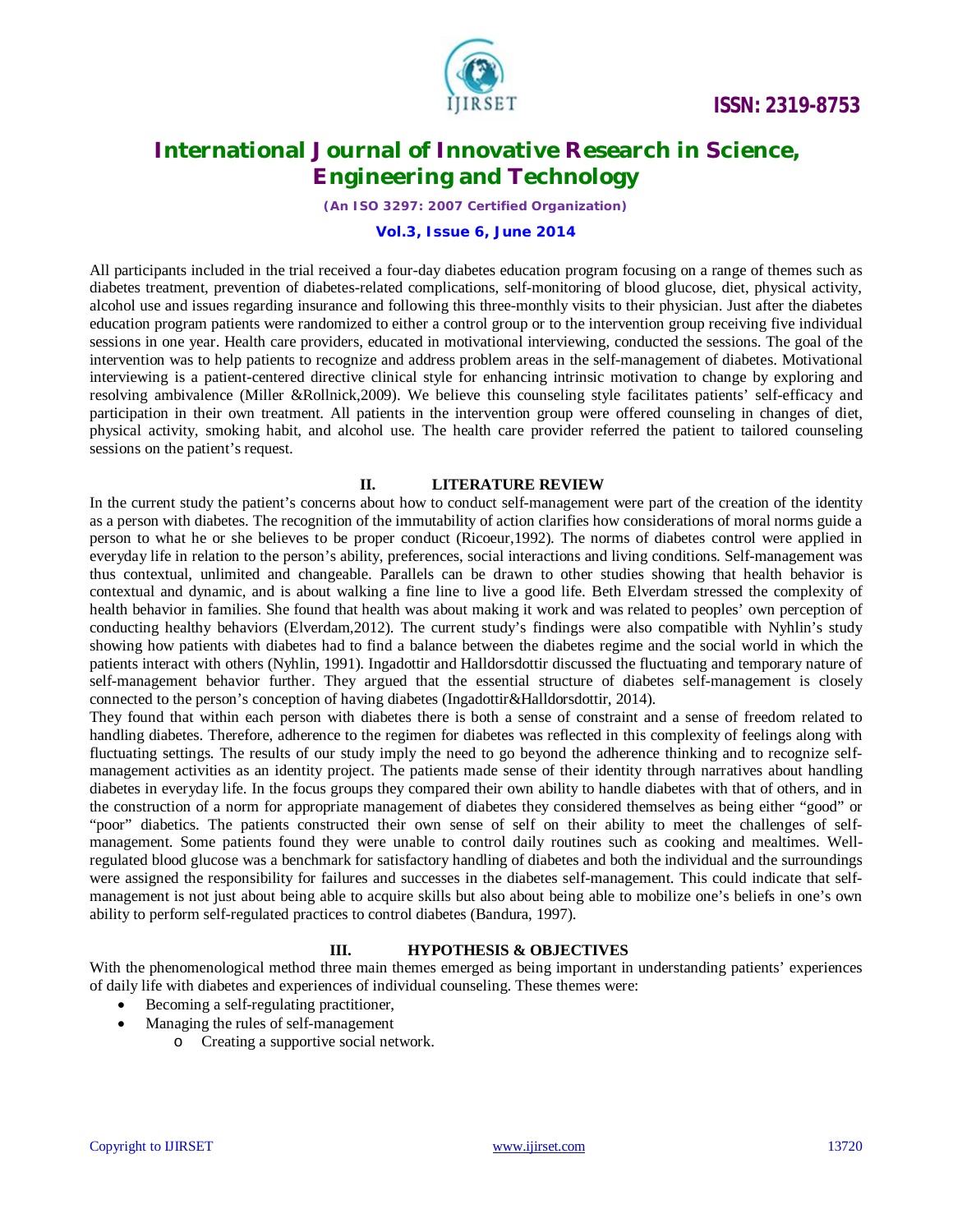

*(An ISO 3297: 2007 Certified Organization)*

#### **Vol.3, Issue 6, June 2014**

## **IV. RESEARCH METHODOLOGY**

*Data Collection:* Data were collected during focus group interviews between May 2012 and May 2014. The interactive and synergistic nature of focus group interviews allowed us to explore patients' experiences with diabetes in a spontaneous and emotional way (Kvale&Brinkmann, 2009). Focus group interviews allowed access to a wide variety of ideas, views and experiences on self-management among patients with diabetes (Bojlén, 2003) and insight into how a consensus was reached (or not) on issues relating to everyday life with diabetes (Morgan & Spanish, 1984). All participants in the focus group interviews had already participated in the four-day diabetes education program and thus several of the participants knew each other beforehand. Data collection from existing groupings, in our case education groups, gave us insight into the patients' prior exchange of views on particular subjects (Kitzinger, 1994).

**Participants:** Patients who were randomized to the one-year intervention program of five individual sessions based on motivational interviewing were invited to participate in the focus group interviews; consecutive patients were invited until a sufficient number of focus groups were conducted, i.e. when theoretical saturation was reached. Eight patients declined because of lack of time and 2 patients declined because of serious illness in the family. A total of 22 patients with diabetes participated in the focus group interviews. Five patients participated only in an interview before the intervention; 9 participated only in an interview after the intervention and 8 participated in interviews before and after the intervention. All interviews were established to give a temporarily impression of the experiences with diabetes, diabetes self-management and treatment. All interviews were given equal weight in the analysis. Approximately one-third of the patients were treated with insulin (with or without oral medication), one-third with oral medication only and one-third regulated diabetes through diet and exercise. Educational levels ranged from secondary school to university degree and connection to the labor market was varied, including retirement, disability pension, working full-time and working part-time work in a flexible job (for people with reduced ability to work). Sixteen patients were married or lived with a partner and 6 lived alone. None of the patients came from an ethnic minority.

*Data Analysis:*Data analysis was inspired by Giorgi's phenomenological method. This method was used to examine the meanings expressed by participants in relation to managing diabetes in everyday life. According to Giorgi, such analysis comprised a minimum of five basic steps: (a) collection of verbal data, (b) reading of the data, (c) dividing of data into parts, (d) organization of data from a disciplinary perspective and (e) synthesis of the data (Giorgi, 1985; Giorgi, 1997). The analytic process was not linear but could go back and forth between these steps.

#### **V. DISCUSSION**

The results of this meta-analysis support that self-care management intervention improves glycaemic control in patients with type 2 diabetes. There was a 0.36% (95% CI 0.21–0.51) improvement in glycaemic control indexed by glycated haemoglobin in people who received self-care management treatment. The estimated 0.36% reduction in glycatedhemoglobin in patients with type 2 diabetes was modest, but evidence suggests that such a difference is large enough to reduce the risk of development and progression of diabetic micro vascular complications. The improvement in glycaemic control found in this study is similar to the effect seen in previous studies analyzing educational and behavioral interventions in type 2 diabetes. There is significant heterogeneity among the studies with respect to effect sizes. This implies that there may be some factors, which need to be in place to ensure any effect or substantial effect of self-care interventions. We could identify two factors with significant effect on the effect sizes: sample size and follow-up period. Analysis of the sample size ( $p = 0.007$ ) showed higher effects in small studies. This may point to publication bias, but the formal tests on publication bias did not indicate this. Sample size seemed to be associated with intervention duration. There was a tendency that the smaller the study, the shorter intervention duration and the closer the sessions were grouped together. This may indicate that self-care management interventions may have a higher effect if the programme is compact with sessions closely grouped together. With regards to internal validity most studies included in the analysis did not report on all potential sources of bias. Therefore, a validity rating as such has not been taken into account. To protect against unintended differences in interventions and control groups those providing and receiving care can be blinded. This is not possible in diabetes self-care intervention studies. Performance bias was therefore not used as a validity criterion. Detection